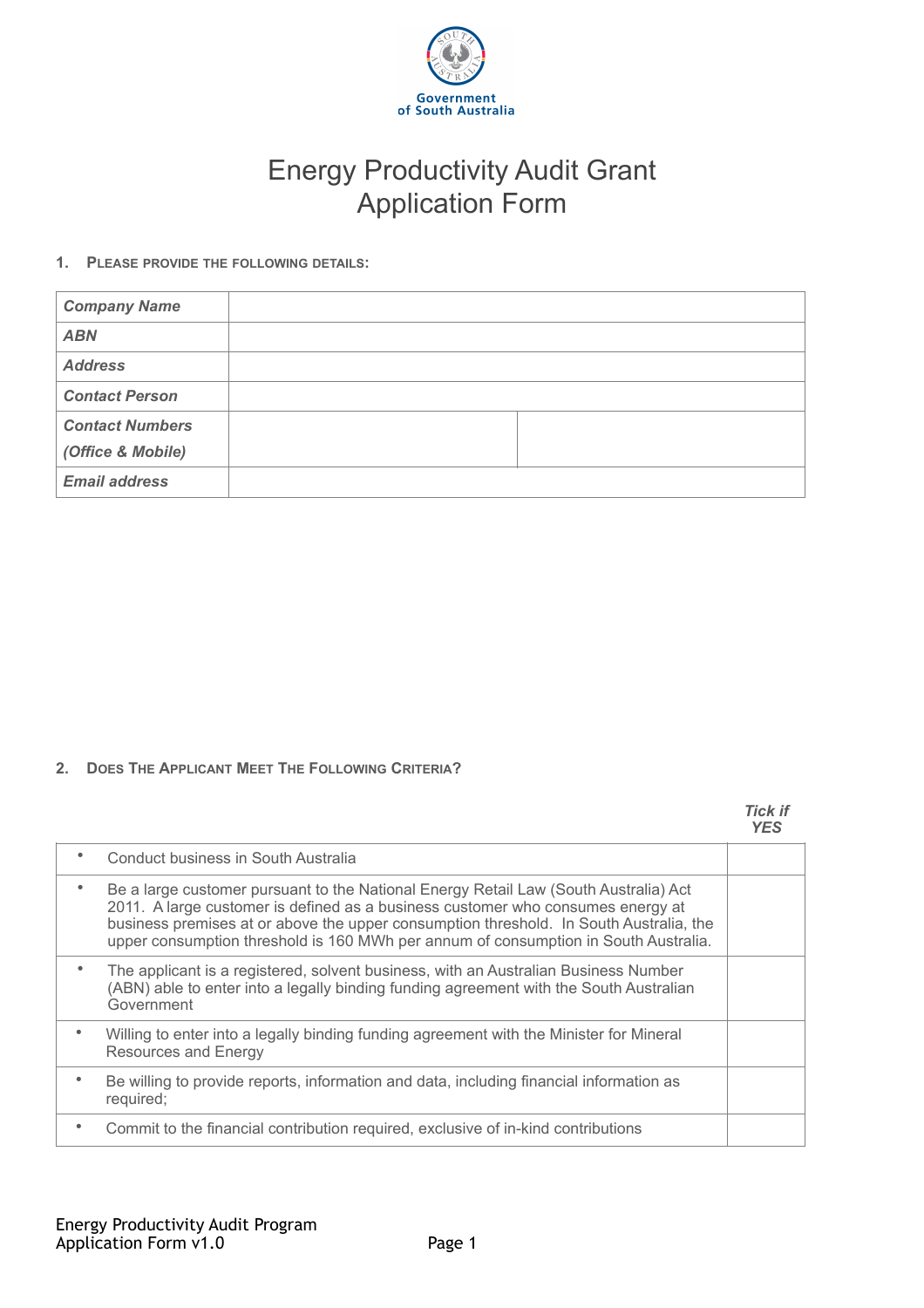

The applicant is prepared to participate in case study development to assist the Department of State Development in encouraging organisations outside the program to undertake energy efficiency improvement activities

### *(If you cannot tick yes to ALL of the boxes in question 2 above you may be ineligible to apply)*

**Note:** For purposes of an applicant's eligibility, the energy audit is in relation to the South Australian operations of a business.

### **3. DESCRIPTION OF THE BUSINESS OPERATION AND ACTIVITIES**

### **3.1. PROVIDE A BRIEF DESCRIPTION OF YOUR BUSINESS (MAXIMUM OF 500 WORDS)**

#### **3.2. INDICATE THE AVERAGE ANNUAL TURNOVER OVER THE LAST THREE YEARS OF YOUR BUSINESS OPERATIONS**

| <b>\$30MILLION TO \$100MILLION</b> | <b>\$5MILLION TO \$10MILLION</b>  | <b>LESS THAN \$2MILLION</b>     |
|------------------------------------|-----------------------------------|---------------------------------|
| <b>GREATER THAN \$100MILLION</b>   | <b>\$10MILLION TO \$30MILLION</b> | <b>\$2MILLION TO \$5MILLION</b> |

**3.3. AN ACCEPTABLE PAYBACK PERIOD FOR A RESOURCE PRODUCTIVITY OPPORTUNITY PROJECT WITHIN THE ORGANISATION WOULD BE OF THE ORDER OF:**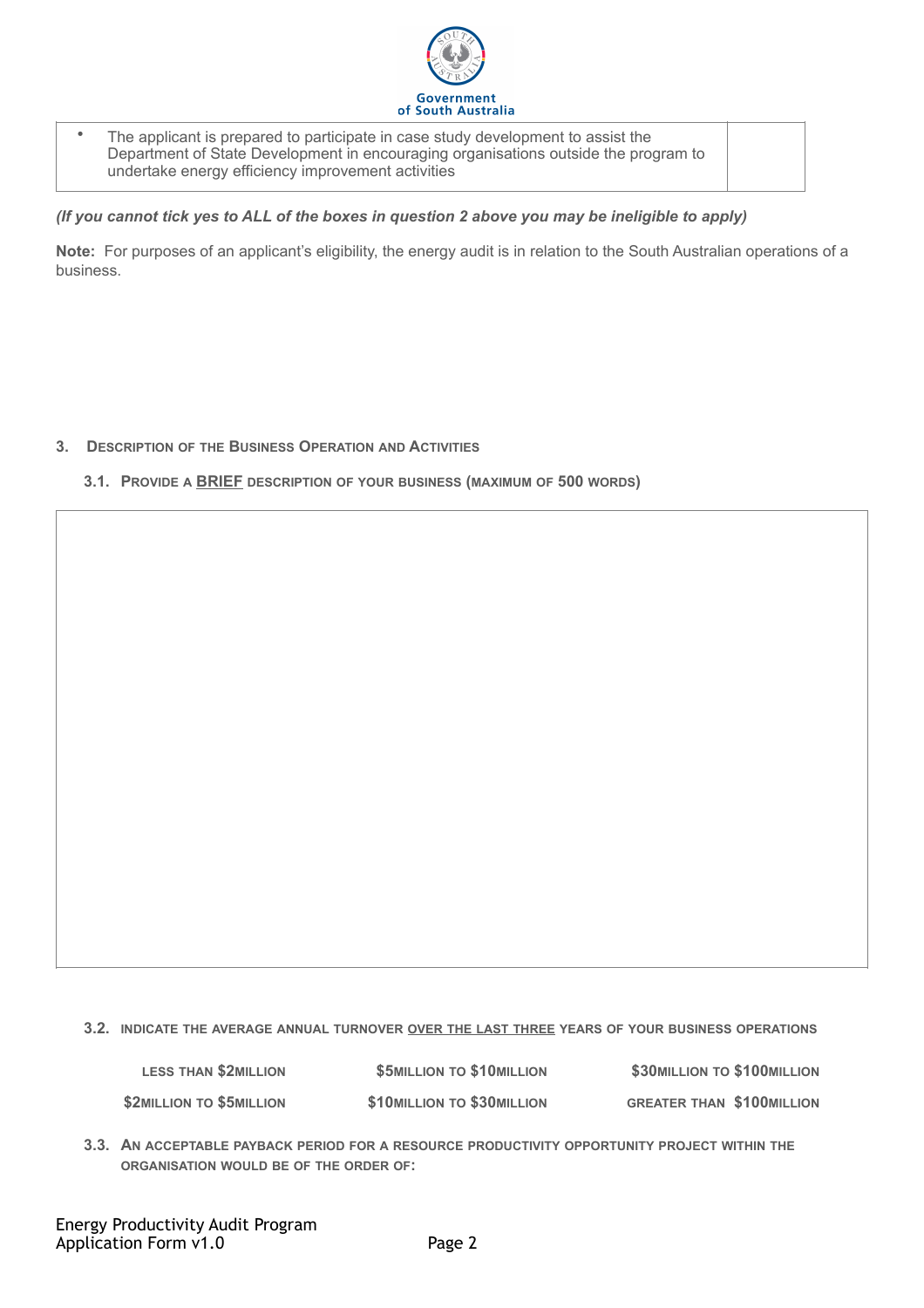

| 2-5 YEARS                   | <b>12-18 MONTHS</b>         | <b>LESS THAN 6 MONTHS</b> |
|-----------------------------|-----------------------------|---------------------------|
| <b>GREATER THAN 5 YEARS</b> | <b>18 MONTHS TO 2 YEARS</b> | $6-12$ MONTH              |

**4. ENERGY USAGE ESTIMATES**

**4.1. TICK THE VARIOUS ENERGY SOURCES USED WITHIN THE BUSINESS**

| <b>LIQUID PETROLEUM</b>                | <b>LIQUID PETROLEUM GAS</b>          | <b>NATURAL GAS</b>           |
|----------------------------------------|--------------------------------------|------------------------------|
| <b>BIODIESEL</b>                       | <b>DIESEL</b>                        | <b>ELECTRICITY (GRID)</b>    |
| <b>OTHER</b><br>(PLEASE SPECIFY BELOW) | <b>RENEWABLE ENERGY</b><br>(ON-SITE) | <b>PURCHASED GREEN POWER</b> |

**OTHER ENERGY SOURCES USED:** 

**2. PROVIDE AN ESTIMATE OF YOUR TOTAL ANNUAL ENERGY USAGE AND COST FOR YOUR SOUTH AUSTRALIAN OPERATIONS FOR THE PAST 12MONTHS**

| <b>TOTAL ANNUAL ENERGY CONSUMPTION</b>                          | IN MWH                |
|-----------------------------------------------------------------|-----------------------|
| <b>TOTAL ANNUAL ENERGY COST</b>                                 | IN AUSTRALIAN DOLLARS |
| <b>TOTAL COSTS</b>                                              | IN AUSTRALIAN DOLLARS |
| PERCENTAGE OF ENERGY COSTS TO TOTAL<br><b>COSTS OF BUSINESS</b> | $\%$                  |

**Note:** Total costs include cost of goods sold and other expenditure incurred.

**3. PROVIDE THE NATIONAL METERING IDENTIFIER(S) FOR THE SITE(S)**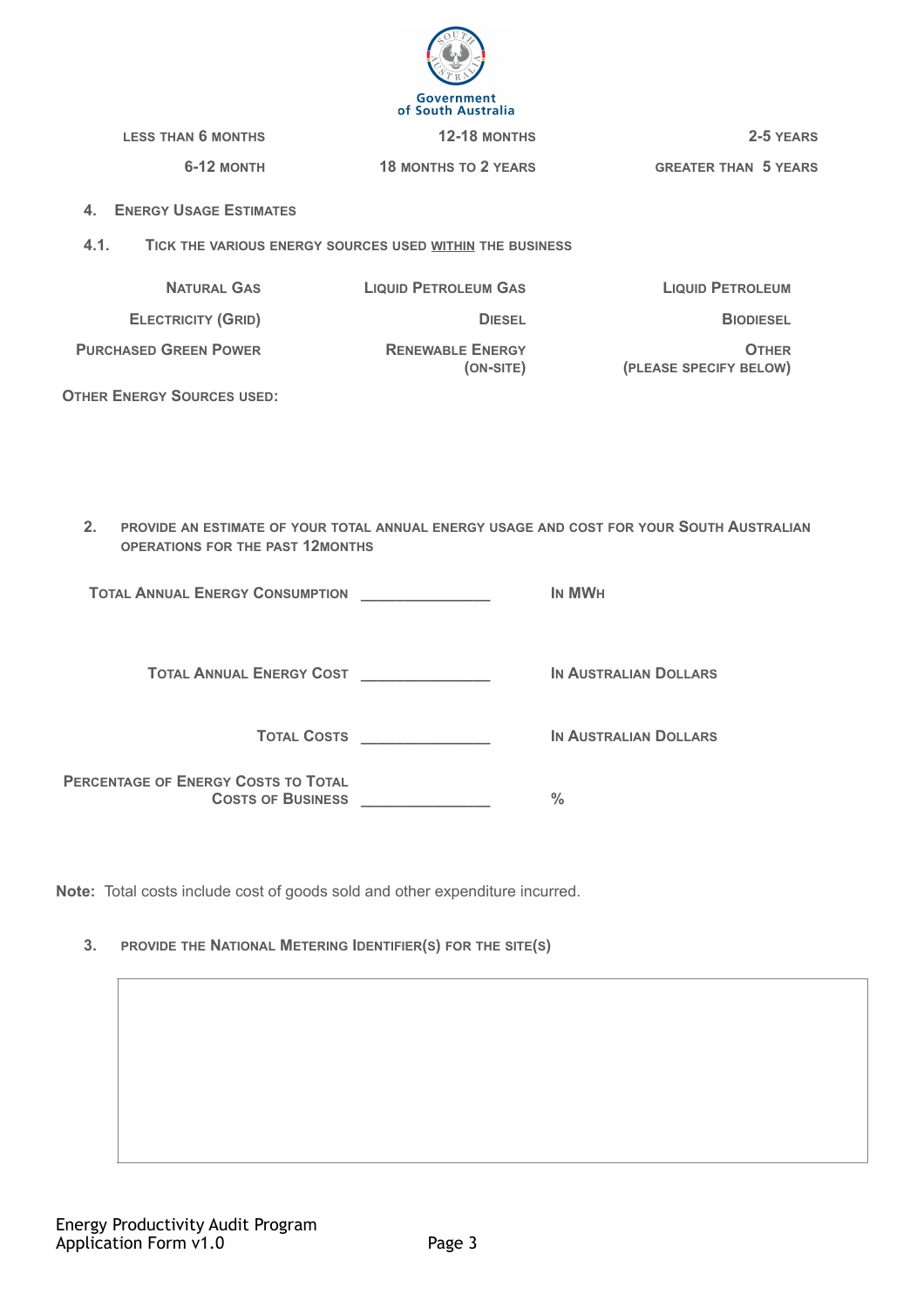

**4. BRIEFLY DESCRIBE THE KEY OPERATIONAL AREAS WHERE CONDUCTING AN ENERGY AUDIT WOULD BENEFIT YOUR BUSINESS (MAXIMUM OF 500 WORDS)** 

**5. THE PRACTICALITY AND ACHIEVABILITY OF ENERGY PRODUCTIVITY BENEFITS (MAXIMUM OF 500 WORDS)**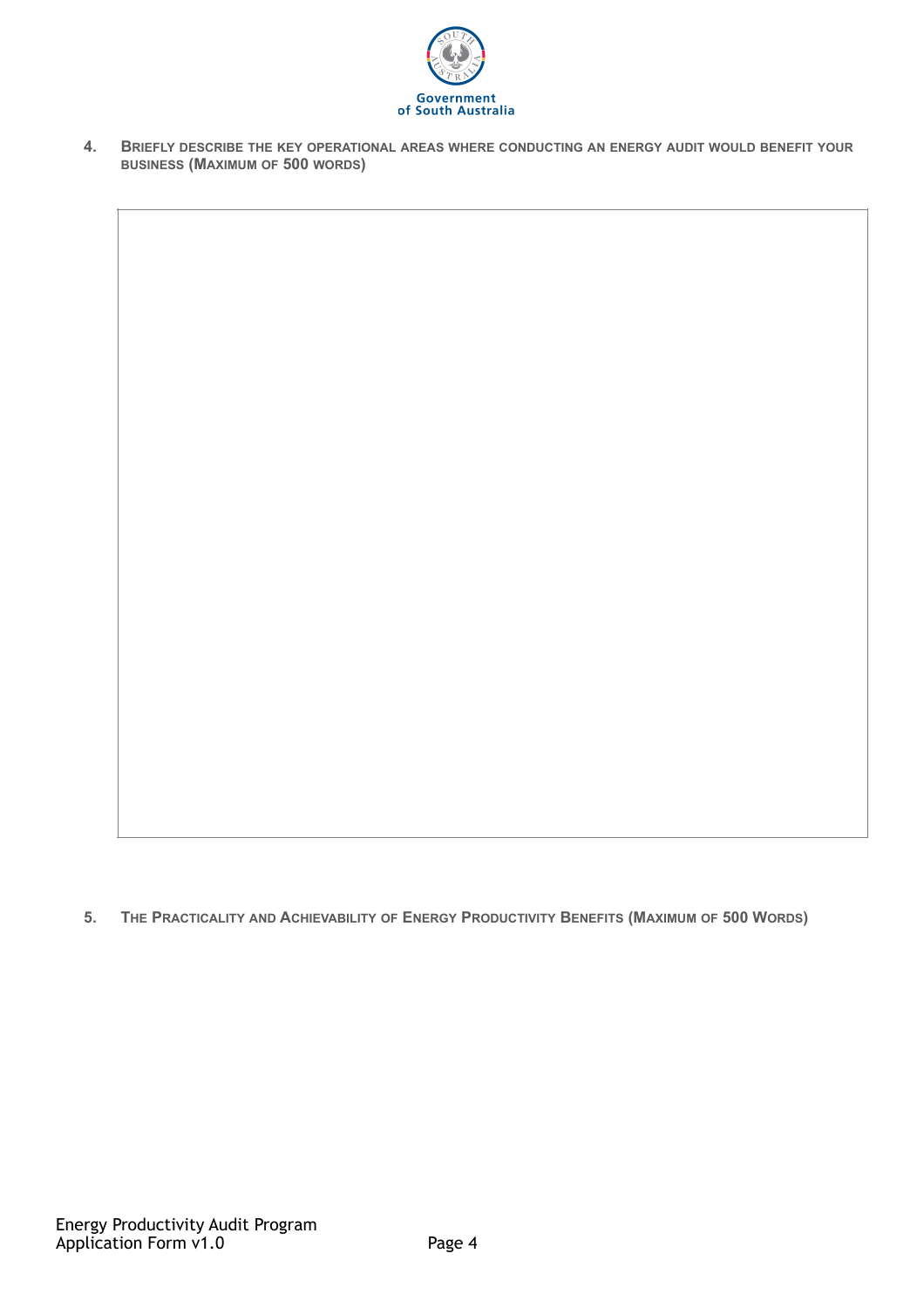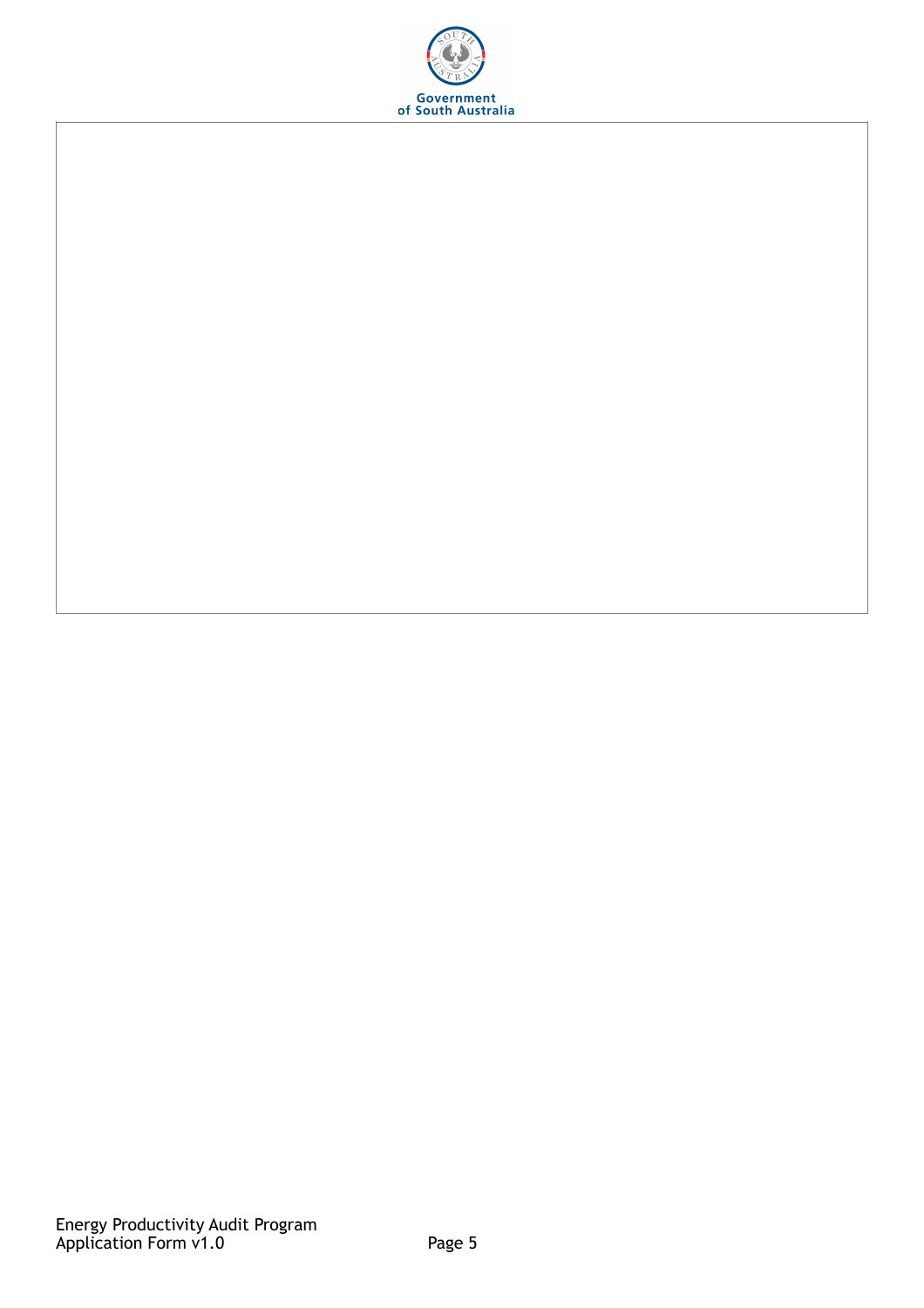

**6. THE FINANCIAL AND MANAGEMENT CAPACITY AND CAPABILITY TO IMPLEMENT IDENTIFIED ENERGY PRODUCTIVITY OPPORTUNITIES (MAXIMUM OF 500 WORDS)** 

Energy Productivity Audit Program Application Form v1.0 and the control of the Page 6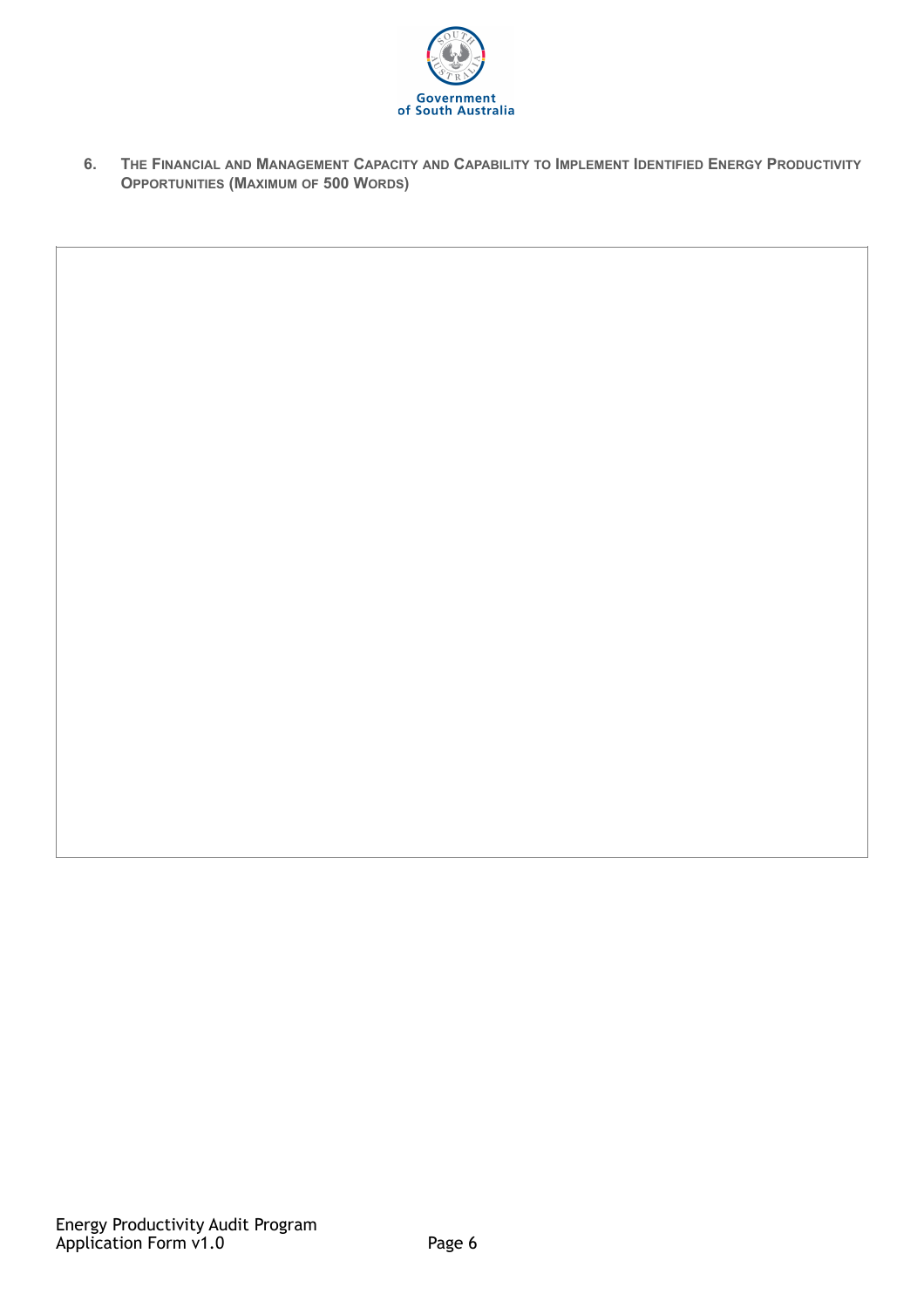

**7. PROVIDE DETAILS OF THE PROPOSED ENERGY AUDITOR INCLUDING THEIR BACKGROUND AND EXPERIENCE IN UNDERTAKING LEVEL 2 ENERGY AUDITS. PROVIDE THE QUOTE FOR THE COST OF THE AUDIT. (MAXIMUM OF 500 WORDS)** 

# **5. ADDITIONAL INFORMATION**

**LIST ANY ADDITIONAL DOCUMENTS PROVIDED TO SUPPORT YOUR APPLICATION**